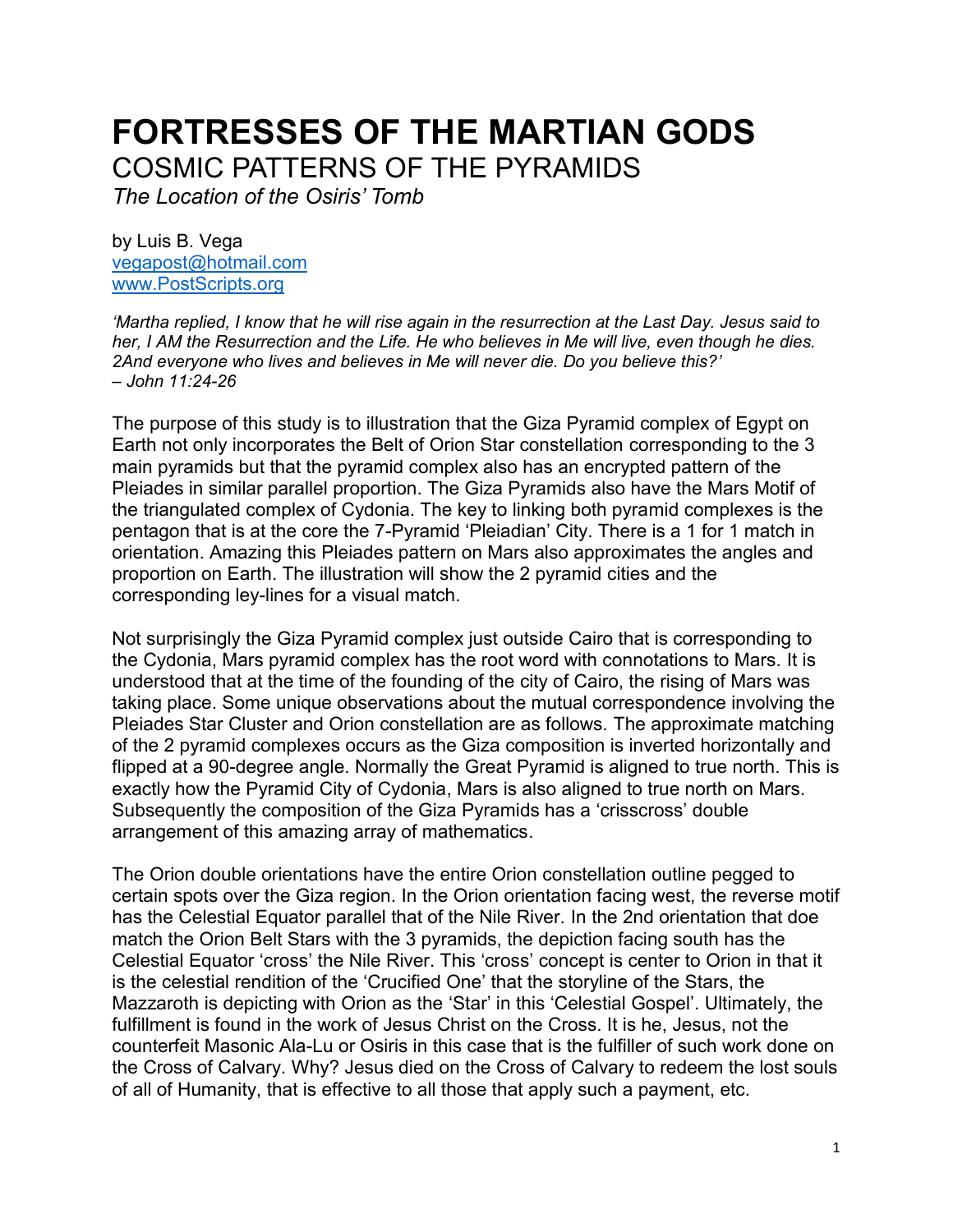## **The Immortal Ones**

As noted, unapparent to the casual observer, the ley-lines of the complex are pegged to form a pentagram at the core of the 3 pyramids based on this Sacred Gematria and astronomical composition. When matched from the various corners of the Pyramids and with the Sphinx, at each node or land mark of this geometric pentagon, there are key buildings. The most prominent one is the Sphinx that is next to the Osireion, which is the Temple dedicated to Osiris but in actuality it is a vailed Orion. The Sphinx has a double meaning also. It is the fusion of the Mazzaroth, starting with Virgo and ending with Leo. It is also a correlation of Orion's phallus. The Giza Martian Motif is the most well-known of those found in the most ancient of places in other parts of the world like in the ruins in Peru and Baalbek.

As noted, the 7-Pyramid City structure of Cydonia match the 7 Stars of the Pleiades and corresponds to the various ley-lines, corners of the Pyramids of Giza and the Sphinx among other land markers in the pyramid complex. When the Great Pyramid outline of Giza is superimposed onto the Cydonia, Mars pyramid complex, there is a 1 for 1 match that is astonishing. Evidently the builders of the Pyramids of Giza and Egypt had the same knowledge of surveying ley-lines not only on Earth but those in Cydonia, Mars as well. Were they one in the same peoples perhaps? Who are the builders of these pyramids in Mars and even in other satellites such as the Moon as some purpose to exist? There is picture evidence brought back by some astronauts and by satellite pictures taken of the surface of 'pyramids' found on parts of Mars.

Also, several pictures captured by the Rovers in Mars have taken pictures of apparent pyramids that seem to be beyond 'anomalies'. Some believe that the peoples that lived in the pre-Flood world of Noah had a great capacity for such knowledge, technology, and space travel and perhaps even had colonized parts of the Moon, Mars and beyond. Or, is it the other way around? According to the Bible and the book of Enoch for example, the Fallen Angels were very active 'travel' to Earth and altering the human DNA along with other species. Others speculate that this ancient and lost building technology was of the Atlantean type whose continent sank in a catechism that could have been caused by the Flood of Noah or a far earlier galactic war perhaps.

It was from that time forth that Humanity had to relearn everything anew, yet only the few elite priestly classes have hoarded such secrets. It is the case now with the socalled 'Secret Societies' that are said to hold these lost secrets of the Universe. Such knowledge is now 'codified' and hinted at in the modern renditions of such Sacred Geometry found incorporated in the layouts of modern centers of power. It could have been the case that with the assistance of such highly and spiritually intelligent 'Beings', some forbidden knowledge was conveyed and taught to mankind as Enoch attests to was occurring. It could also be the case that at some point in time, either during the pre-Flood stages on Earth or before Genesis 1:1, there were stations of Angelic 'Sentinels' commissioned throughout the Universe. The theme of the Book of Enoch does stipulate that the 'Watchers' sent by YHVH to 'Guard' over and 'Help' Humanity, 'left their 1st Estate' to mate with human woman.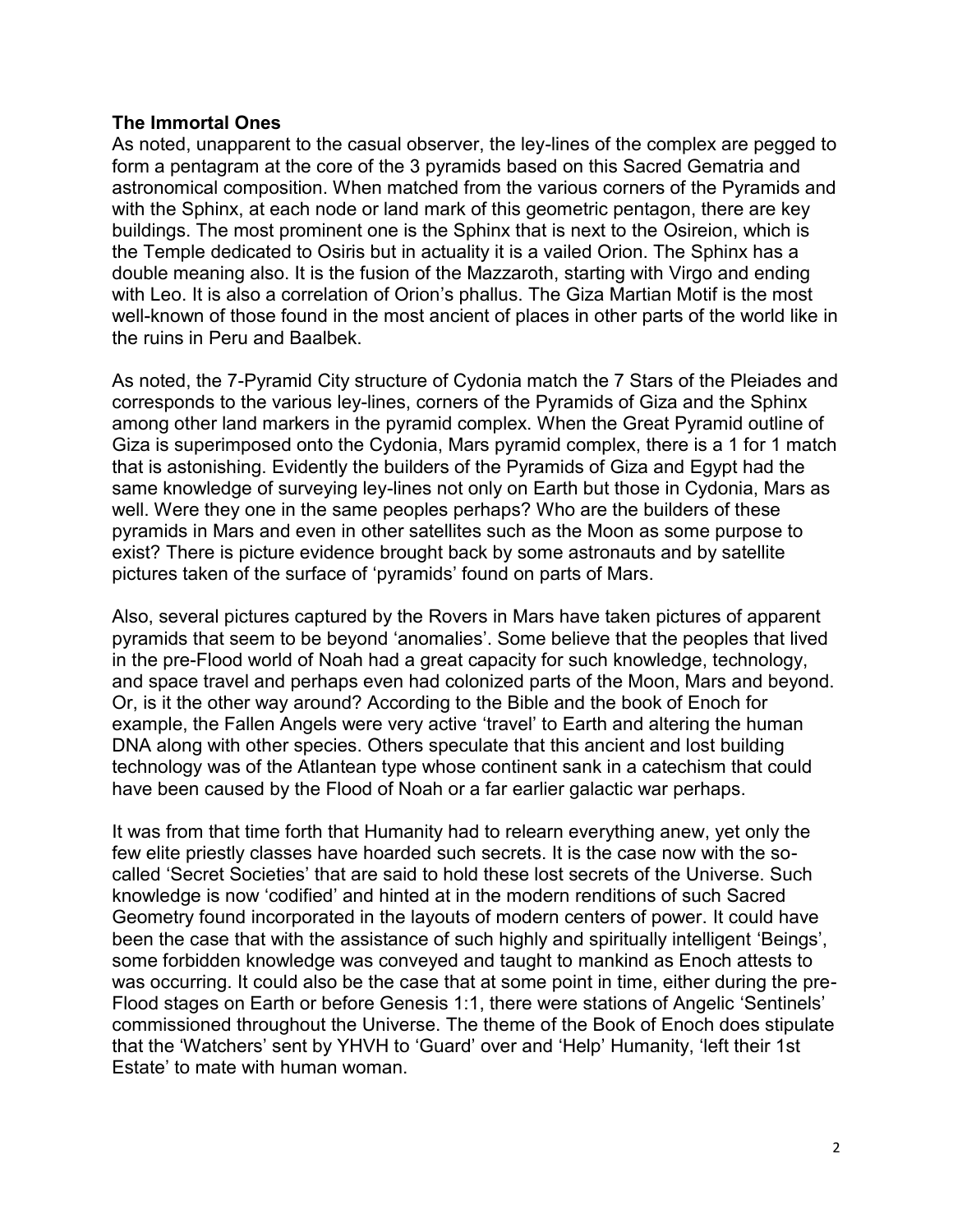## **Chambers of Immortality**

 $\mathcal{L}_\text{max}$  , where  $\mathcal{L}_\text{max}$  , we have the set of  $\mathcal{L}_\text{max}$ 

This is the band of 200 Angels that came down during the days of Enoch at Mount Hermon. Is any wonder that the Face of Mars was situated as part of the complex and in precise geometric and mathematical ley-lines and association to the pentagram of the Pyramid City of the Pleiades on Cydonia, Mars? This motif is thus also replicated in the geometry seen in the Giza Pyramids. This same pentagram geometric configuration corresponds precisely to the Tomb of Osiris. It is in-between the middle pyramid and the Sphinx just off to the side of the causeway. Not until recently was the water well that was thought to be just that was thoroughly excavated and the water pumped out. What has immerged is a wonder of chambers and 8 sarcophagi. In the lowest chamber was the sarcophagus surrounded by a mote and 4 pillars.

This exact location corresponded to the same exact center of the pentagram motif of the Pleiades Pyramid City on Cydonia, Mars. What is also very interesting is that the covering slabs of the sarcophagus has an inclined angle border and is reminiscent of the Face of Mars mount that looking from a top view resembles the covering slab with its border. Perhaps the wreckage of many planets, like what is found in Mars, as seen by the evidence of surface bombardments across the Solar System speaks of this Luciferian Angelic War that scared the planet Mars for example. Since the Flood of Noah, these same Fallen Angel entities have been waiting for Humanity to catch up to the technology, so they can pick up where they left off, sort of speak.

It has only been in the last few decades that the technological sophistication now exists to do what was done as in the Days of Noah. The prominent characteristic of the Days of Noah was Transhumanism. The Fallen Angels sought to cross the species of all living things and with mankind. Such sought and still seek to unlock the secrets of YHVH's DNA within creation and mankind especially since it is the only portion of Creation that was designed and made in the 'image and likeness' of the Creator Himself. No other living species or kinds can claim this. This concept is even seen in Sacred Geometry. For example, the pentagram is the only geometric motif that can reproduced itself, endlessly. This construct signifies resurrection and immortality.

One very interesting connection with immortality has to do with where Osiris is purported to be buried, within a 'pentagram' geometric configuration at the heart of the Giza pyramid complex. Osiris is associated then with Ala-lu that was banished from Earth to Mars and later on died. His countenance was memorialized in a 'facemausoleum' that is what is commonly referred now as the Face of Mars. Perhaps this cadre of fellow Fallen Angels wanted to resurrect him and thus embarked on this neverending quest for the 'magic code' or formula to do this. It is rather interesting that as the ley-lines of the Pleiades Pyramid City of Cydonia match the Giza Pyramids, a pentagram is construed with the sacred Gematria also at both complexes apparently. Thus, the pentagram represents the innate ability to reproduced itself or 'resurrect' itself over and over, in achieving resurrection and obtaining 'immortality'.